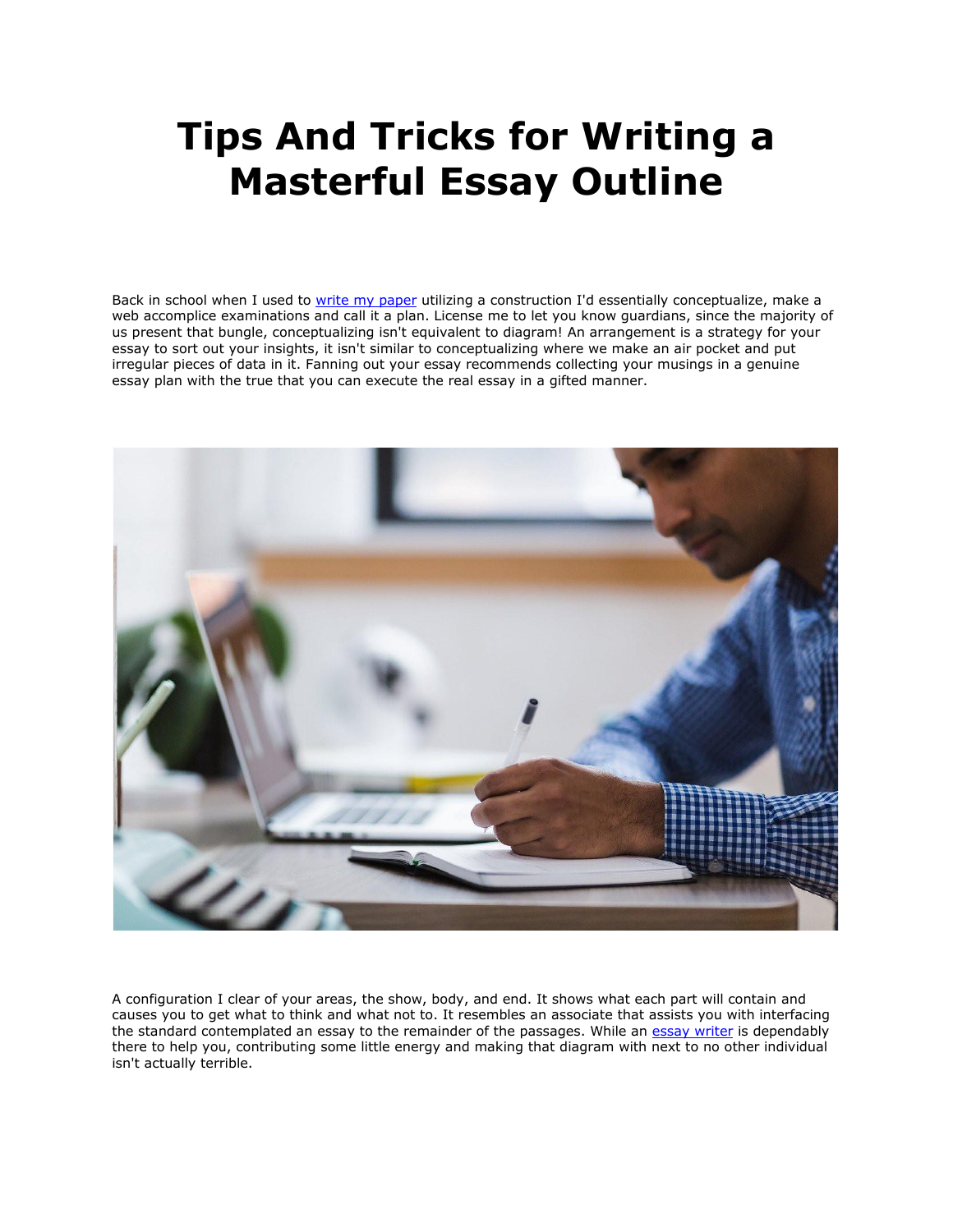Tip number 1 to write an astonishing essay configuration is to pick the right point. This is more problematic than one might expect. Picking a subject might be essential at any rate picking one that intrigues you and you can write pages on is fundamental. Your point will close the thesis explanation and you would more then likely need to lead some past examination prior to picking the subject. Make a pass at picking a subject that will not drain you, since, expecting that you can't keep on writing it, your peruser won't keep on getting it!

Next up is a beguiling tip, after you have picked your subject pick if you need to type or write down the organization. Studies have shown that understudies who note down stuff utilizing the customary pen and paper procedure will consistently review things obviously better than individuals who use workstations to make notes. You can involve outlines and counsels for even more speedily picture your organization

Fanning out is enormous and all [essay writing service](https://www.essaywriter.college/) first construction an essay and from there on write them. Subsequently they all around outfit you with an A+ essay regardless! An arrangement will assist you with straightening out your thoughts from your examination, you will be more ready to see the worth in the improvement of the development of data, and it will help you with abstaining from missing a remarkable entryway anything since your essay will now be set up.

Everybody begins with the examination; they duplicate stick their point in google examiner and begin downloading papers. Endeavor not. Tip number 3 is observing the statements of your point considering everything, track down similar words for the watchwords and utilize the Boolean pursuit to improve on your life. This will assist you with separating pointless data from the basic one.

Did you comprehend you can restrict your excursion for affirmation by utilizing articulations unequivocal to your subject utilizing the Boolean pursuit? Tolerating you are looking for the best steak in New York utilize a Boolean modifier, for example, AND, OR, and NOT to restrict your advantage to just two watchwords "Steak" AND "New York". This will give you information wellsprings of articles that essentially hold down these particular watchwords.

List every one of the thoughts you have gathered as for the subject, sketch a future helper for your paper. As of now you don't need to dive into any subtleties, a quick conceptualizing would be satisfactory. It will assist you with get-together data about the subject that you can clean further by fostering the data after you start the plan.

Portion your considerations into classes related with various bits of your struggles. The contentions could be set up on different subjects and those topics could interrelate permitting you to impart these subjects together in various classes. For instance, these subjects could be the three body passages dependent upon the obvious landscape of the point, the contemporary view, and fragment 3 could be related with the conceivable unavoidable predetermination of the theme being talked about.

With your considerations segregated into general classes at present sales them into associating insights from general to communicate. For instance, your subject could be about "Globalization and its effect on the enthusiastic flourishing of individuals" and from that point your classes could actuate all the more express habitats like what globalization means for mental thriving through money related, social, and political parts. This cycle would thusly lead you to the headway of really unassuming and exact sentences and for more assistance you with canning benefit [paper writing service](https://www.collegeessay.org/)

A design a ton of like the essay depends upon three regions: the show, body segments, and the end. Since you have an undeniable and noticeable picture of all that you need to add to the framework the open door has shown up to begin making the arrangement. The most convincing thing is the thesis verbalization, which ought to be an easily proven wrong or crude case that you will examine in your paper including observational proof as help. For instance, for the globalization point, the essay configuration can have a thesis presentation as, "Globalization causally influences excited success through its effect on monetary, social, and political factors like urbanization, import rivalry, improvement, and culture".

The above insistence is easily negated as in enemies would shift over the horrible aftereffect of globalization on enthusiastic prosperity. The thoughts you had created before can now be set into the show and body regions. Show can join the catch declaration, the definition in one line, a titanic truth, and so on